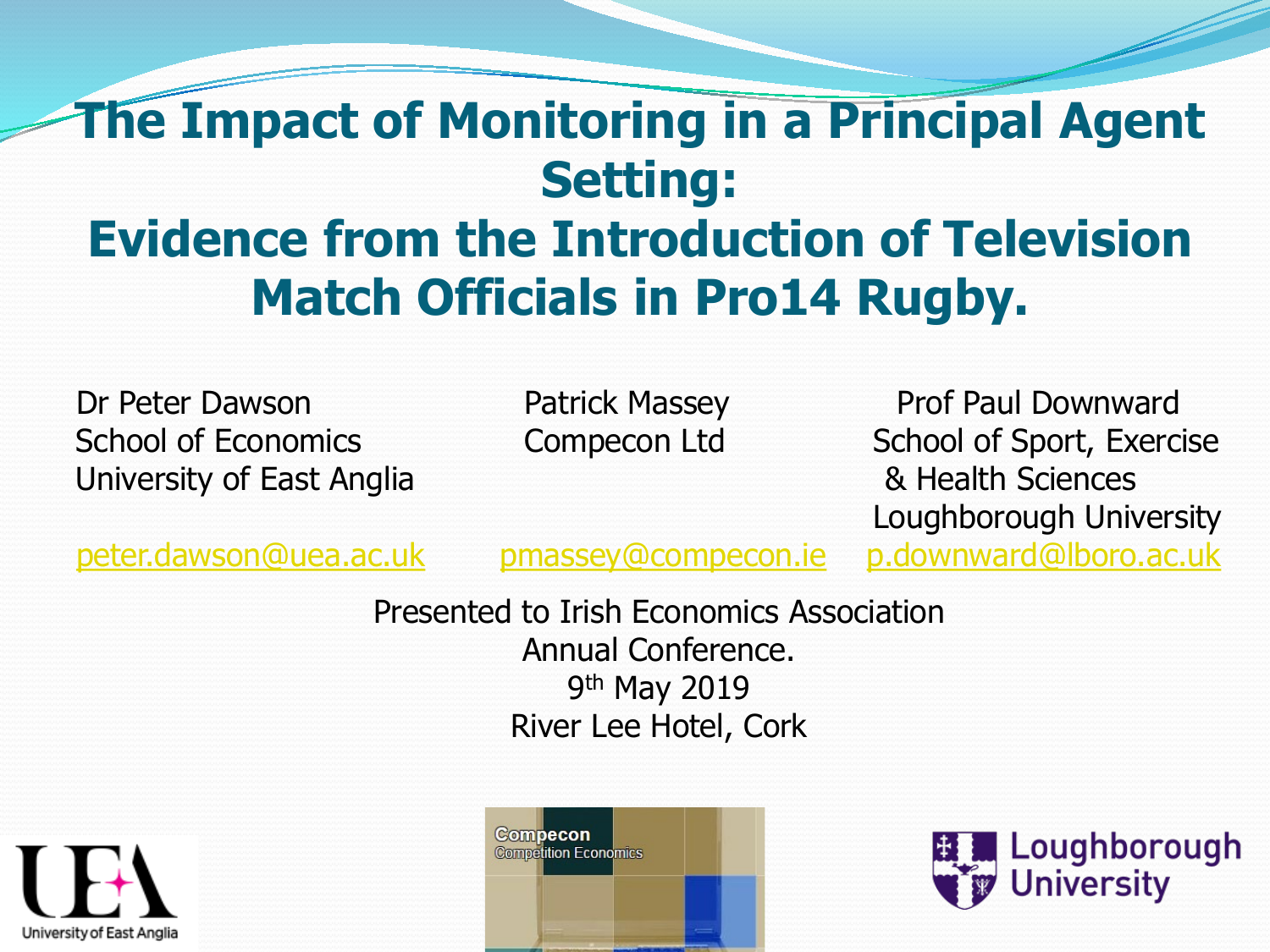

- Sports match officials agents in a Principal-Agent relationship principal is sport's governing body.
- Sports organisation (Principal) seeks to ensure fair competition.
- Match officials (Agents) apply the rules in match.
- Paper analyses impact of increased monitoring on Agent behaviour arising from introduction of TMOs in Rugby's Pro-14 league.





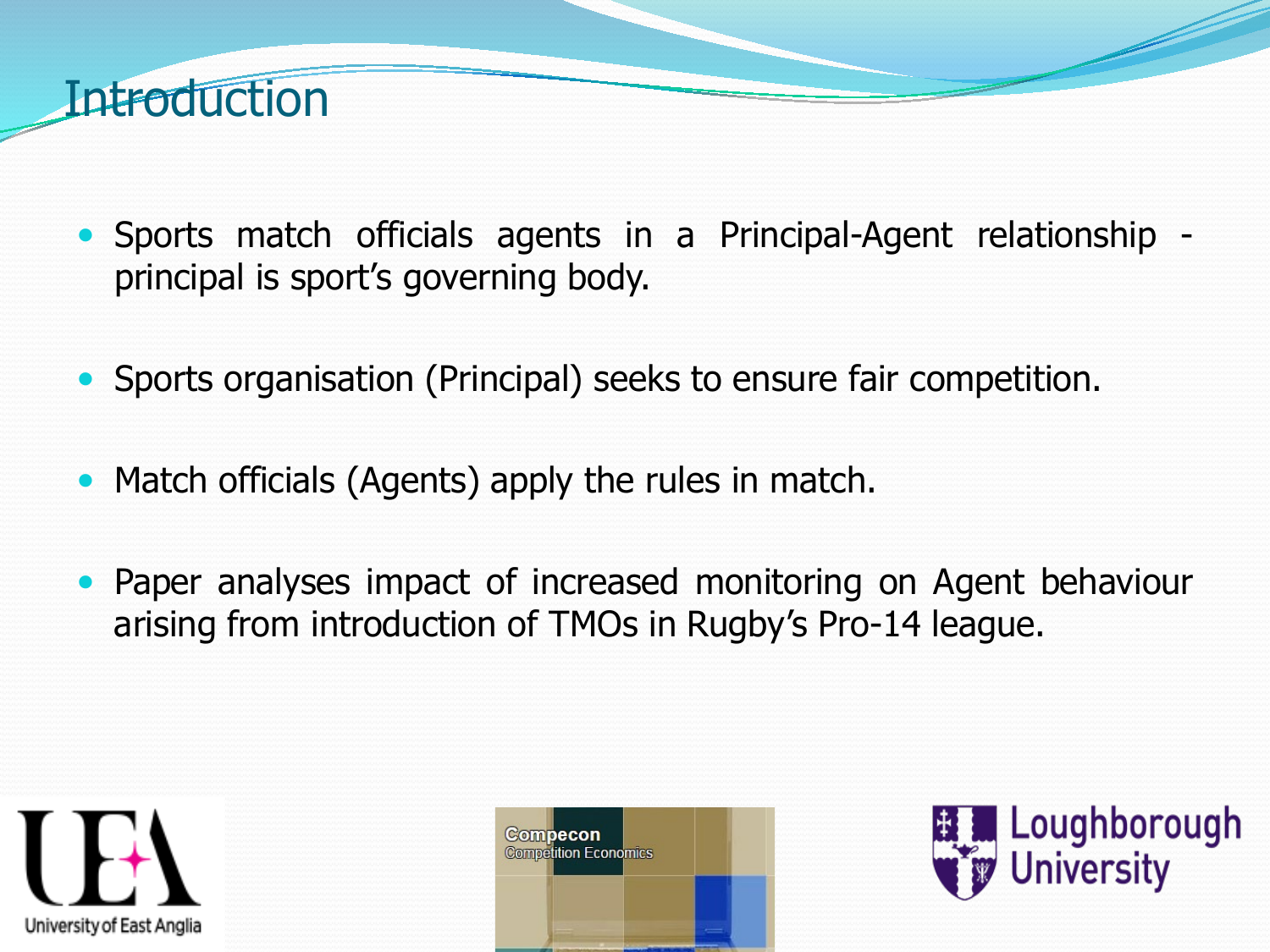#### Literature Review

- Principal-Agent relationship delegation of task by Principal to Agent.
- Imperfect or asymmetric information Agent may act in own interests rather than principal's (Laffont & Martimort, 2002).
- Large literature drawing on Lazear (1995) core recommendation is to link pay to performance.
- Enhanced monitoring improved short-run performance and longer run HR development (Taylor & Tyler, 2012).
- Increased monitoring increases stress and pressure on Agents to perform (Parsons, Sulaeman, Yates, & Hamermesh, 2011) and/or reduces their trust (Frey, 1993).
- Sports match officials agents in a Principal-Agent relationship principal is sport's governing body. (Downward & Jones, 2007).
- Long-standing tradition in sport official's decision final (Collins, 2010).





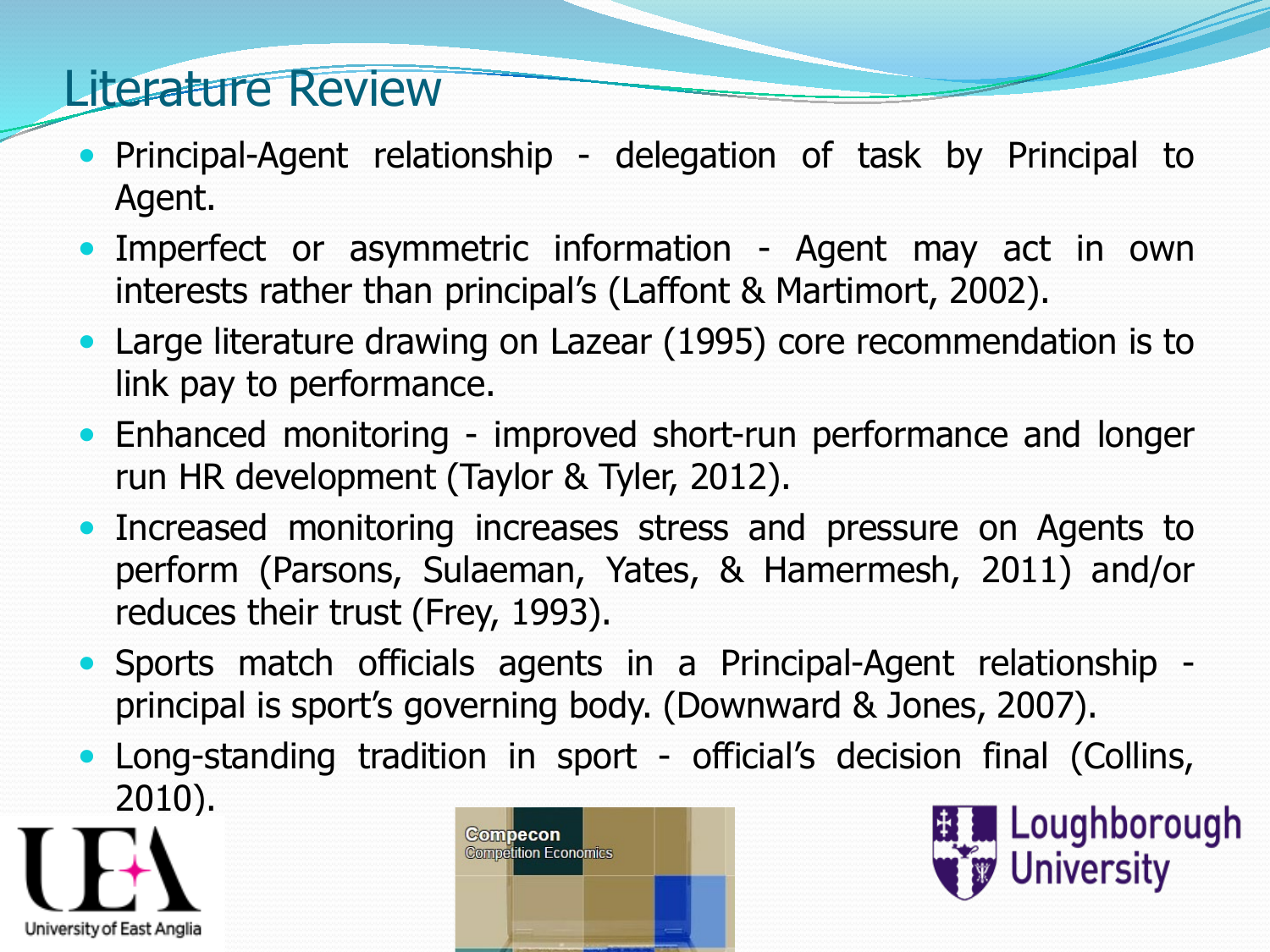#### Home Advantage Common in Many Sports.

- Match officials key source of home bias (Dohmen & Sauermann, 2016).
- Bias not due to officiating malfeasance reflects how context of decision making can influence outcomes.
- Weight of evidence indicates crowd main source of home advantage largely due to effect on referees (Nevill & Holder, 1999).
- Positive relationship between crowd size and referee home bias in Spanish football (Garicano, Palacios & Prendergast, 2005).
- Crowd proximity: Home advantage higher in indoor sports than in (predominantly) outdoor sports. (Trandl & Maxcy, 2011).
- Boudreaux et al. (2017); Ponzo & Scoppa (2018) shared stadiums - further support crowd effect hypothesis.
- Greater contact between particular teams and officials (Hlasny & Kolaric, 2017).
- Parsons et al. (2011) group dynamic between team of officials might alter expression of individual biases.





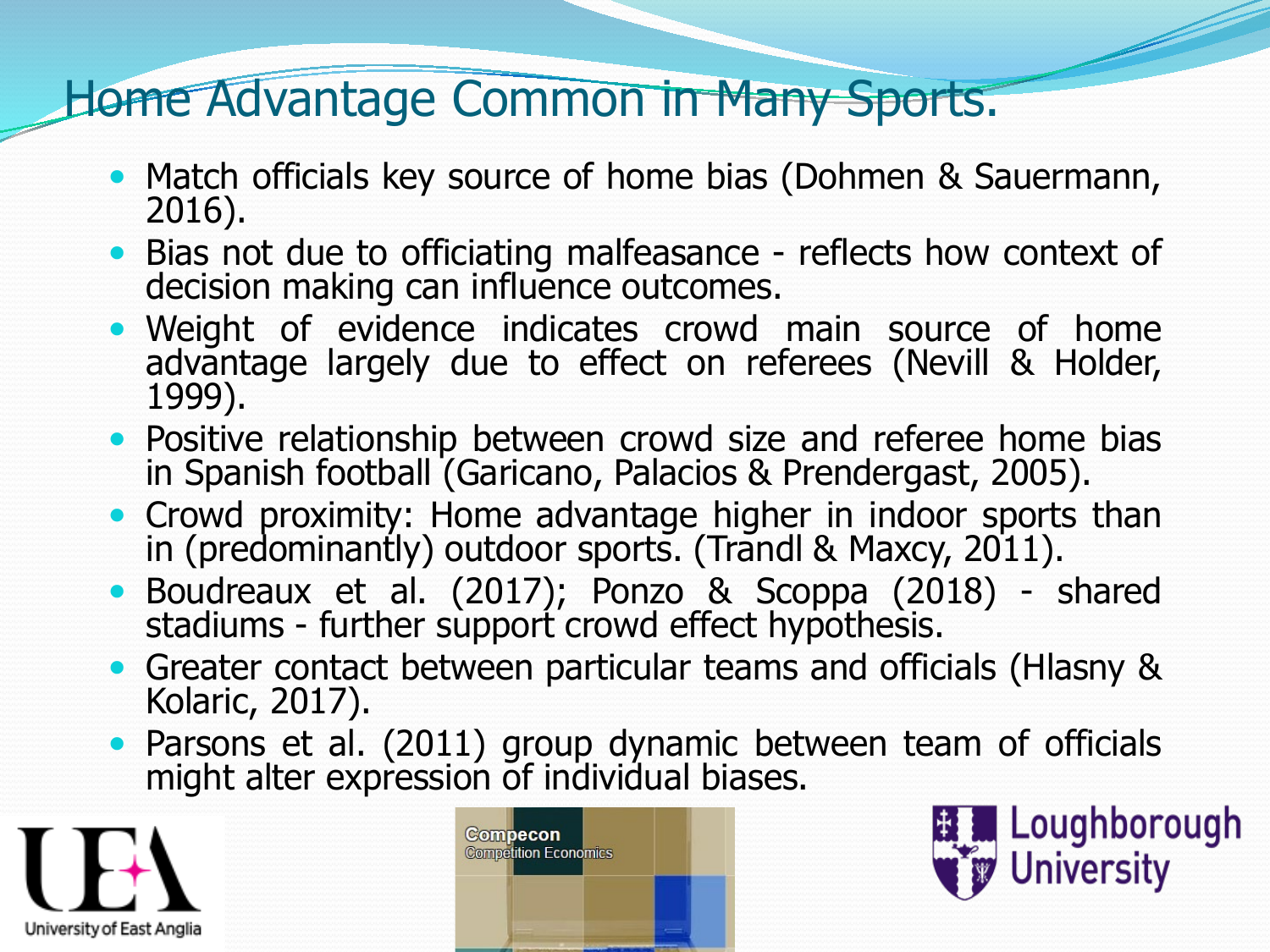## Evidence of Bias

- Discretionary official 'bias'
	- Adding extra time in soccer

(Garicano et al, 2005; Sutter & Kocher, 2004).

Awarding yellow and red cards

(Dawson et al. 2007; Downward & Jones 2007; Buraimo et al., 2010; Dawson & Dobson, 2010; Dawson et al., 2019)





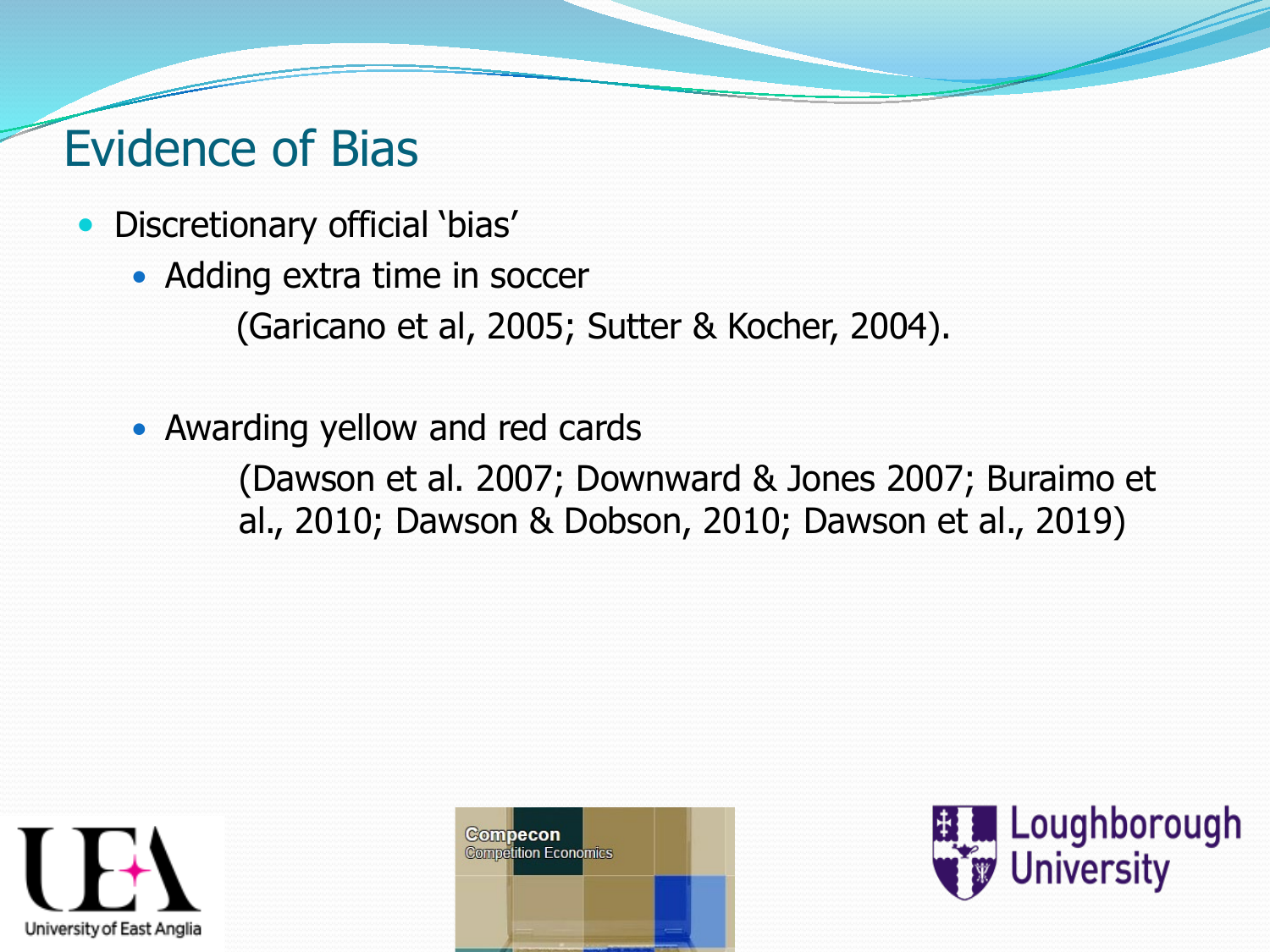## Rugby Particularly Interesting Case.

- Home advantage high 65% of matches in our sample home wins.
- Six nations Thomas et al. (2008); Vaz et al. (2012)
- Currie cup (SA) Pretorious et al. (1999 & 2000).
- Super 14 Rugby Union and European Super League (Rugby League) Page & Page (2010).
- European Rugby Cup (Dawson et al 2019).
- Referee is an instrumental influence on the game (Page & Page, 2010).
- History of using technology to review refereeing decisions the television match official (TMO).





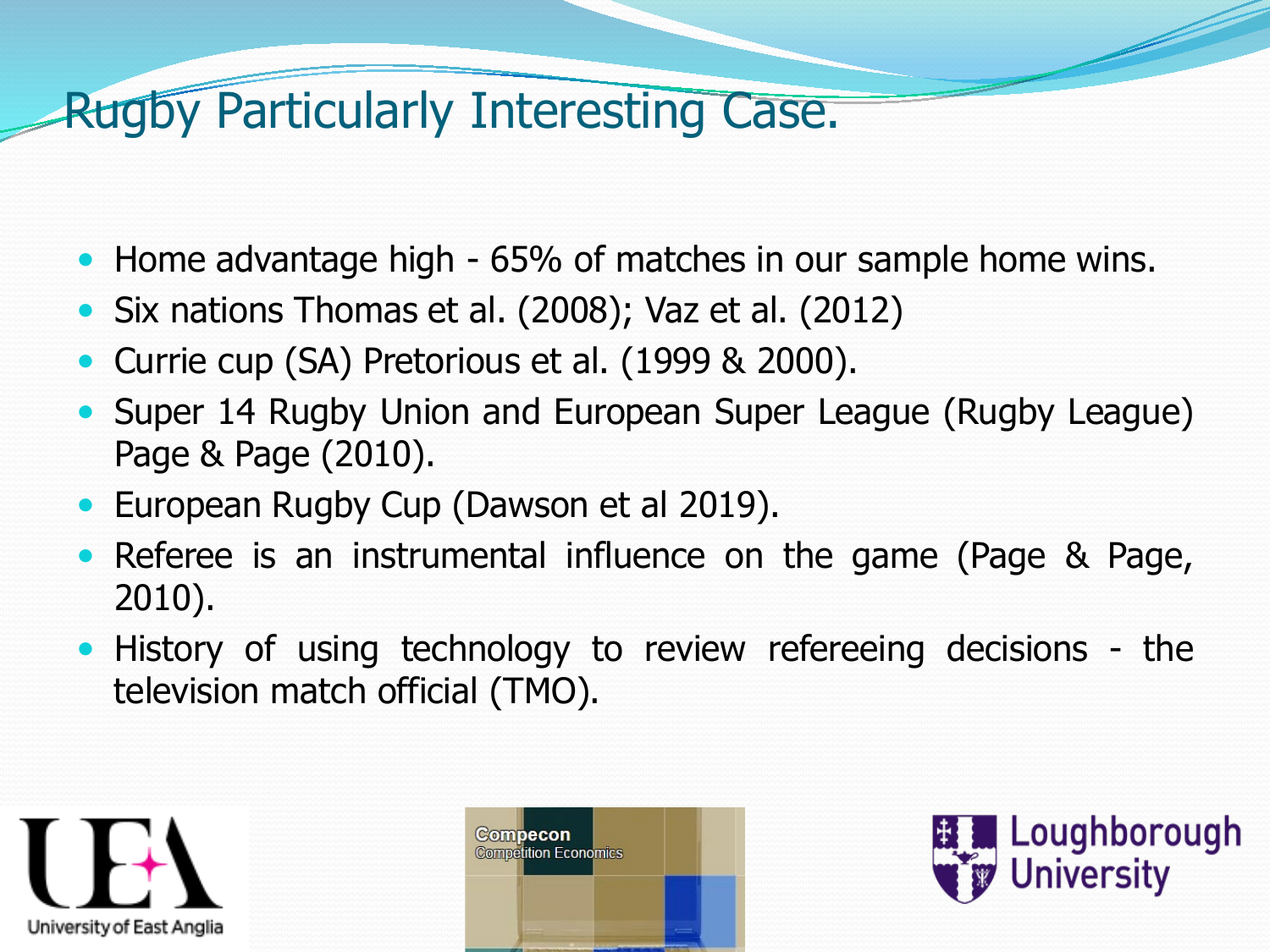#### Increased Monitoring Of Referees

- Additional on-field officials results mixed.
	- North American college basketball (McCormick & Tollison, 1984.
	- NHL (Heckelman & Yates, 2003).
	- UEFA Champions League (Dawson, 2014).

## • Technology.

- Camera monitoring of strike calls in baseball (Parsons et al., 2011; Hamrick & Rasp, 2015).
- Decision review system in cricket, (Borooah, 2016; Shivakumar, 2018).





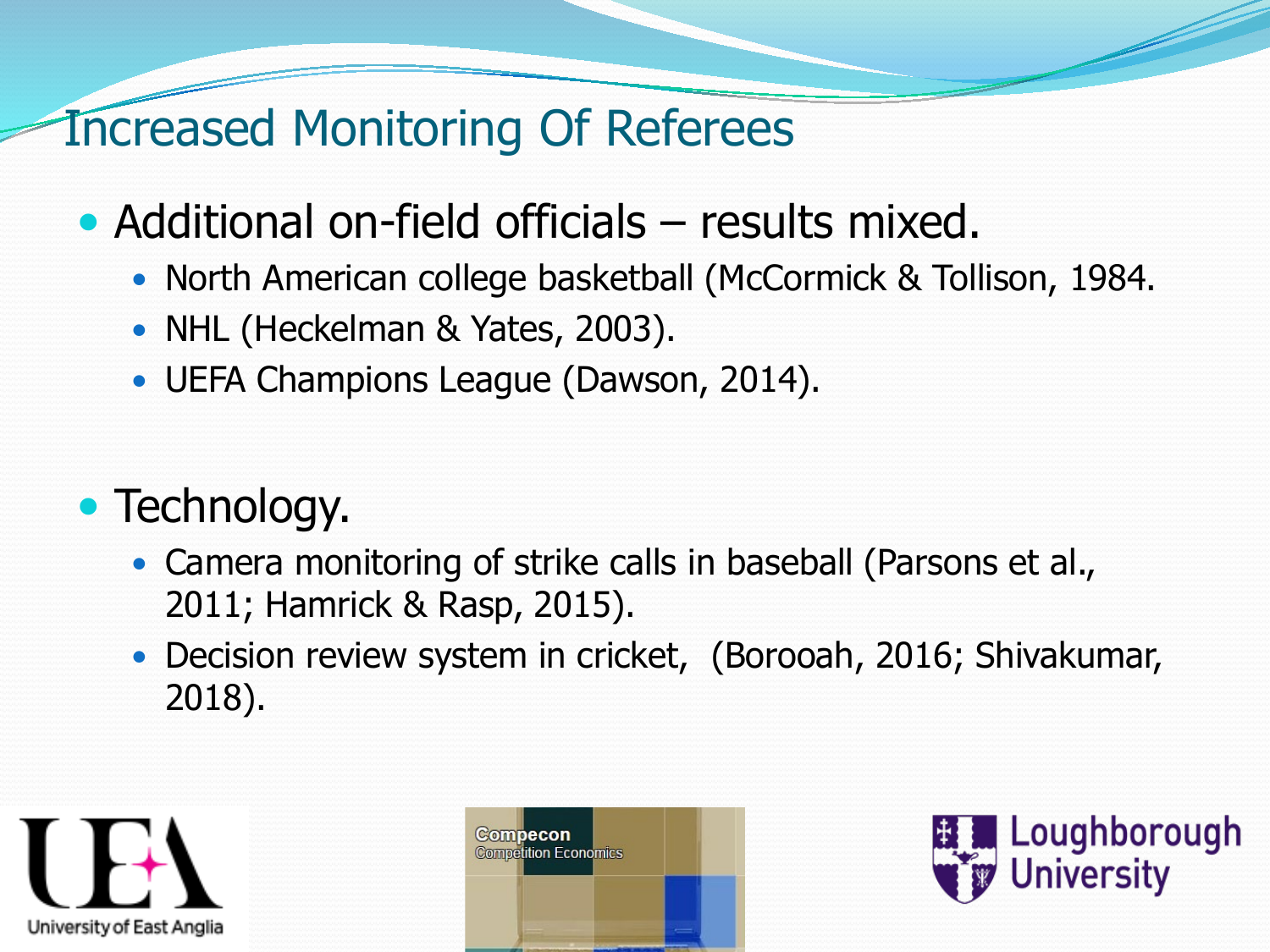## Impact Of Increased Monitoring Of Officials.

- May induce higher performance and effort and reduce the effects of favouritism.
- May also result in over-reliance on back-up leading to greater crowd pressure irritated by apparent indecisiveness of the officials
	- "You don't know what you're doing".
- Organisational and rule changes in sport can have unintended consequences (Wright, 2014; Kendall & Lenten, 2017).





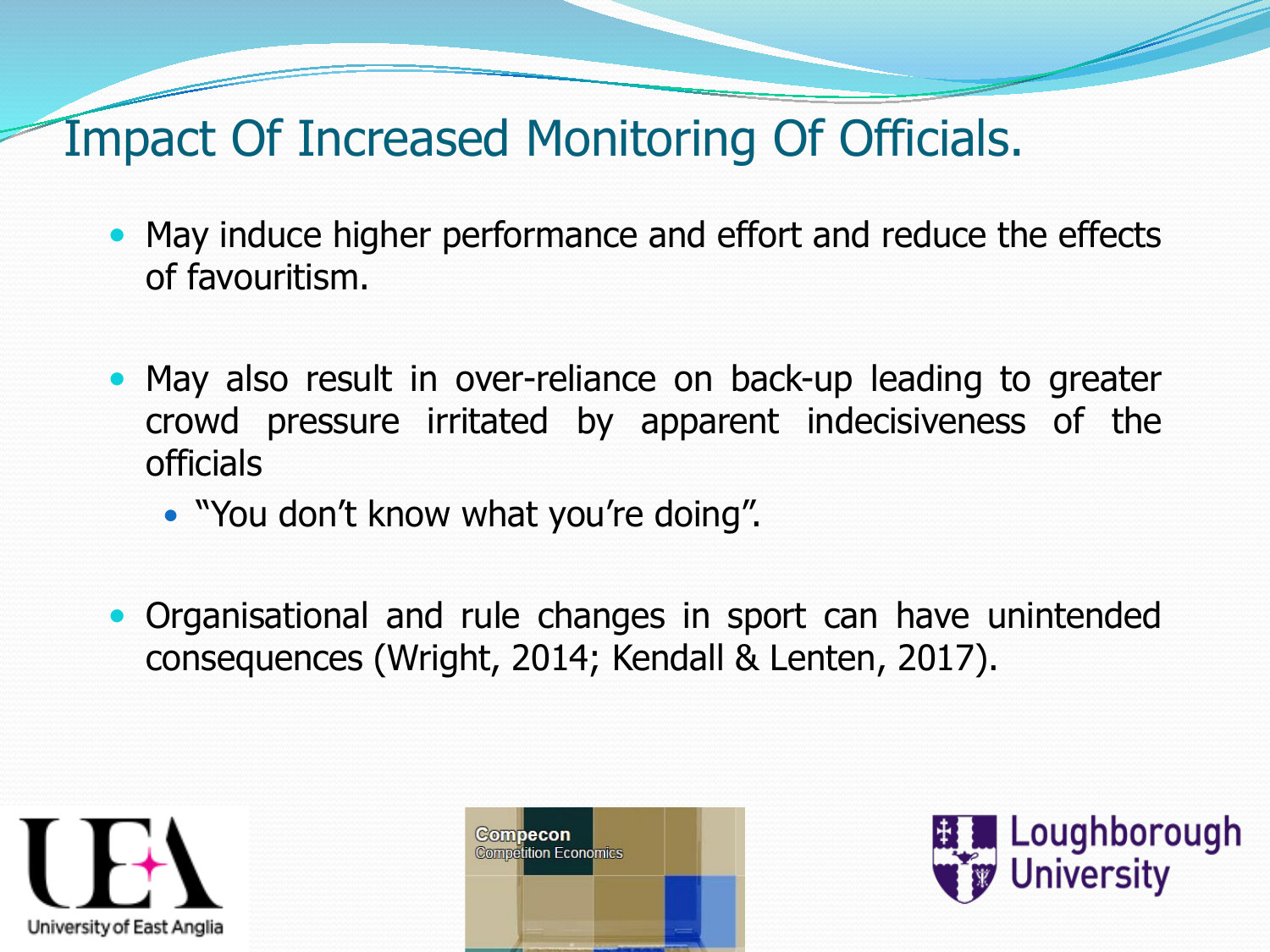## The Pro14

- Launched 2001/2 as Celtic League
- $\bullet$  15 teams Ireland (4), Scotland (2), Wales (9).
- 2003/04 reduced to 12 teams
	- 5 Welsh, 4 Irish, 3 Scots
- 11 teams 2004/05, 10 teams 2007/08.
- 2010/11 pro12 2 Italian teams added.
- 2017/18 pro14 2 South African teams added
	- Switch to 2 conference format with playoffs.





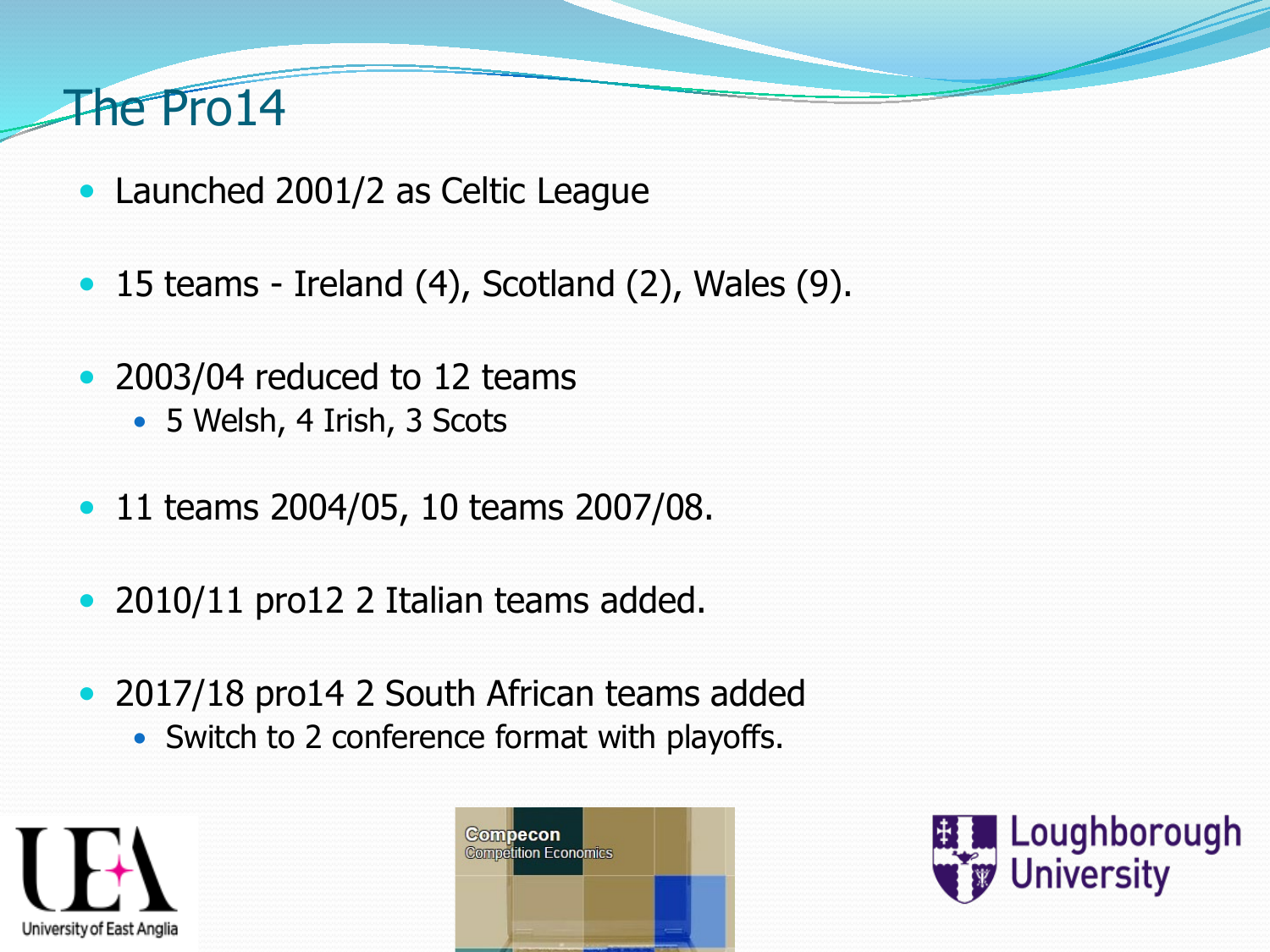## Pro14 Refereeing Changes.

- Originally referee from a different country to teams in matches involving teams from 2 different countries.
- Referee "Neutrality" requirement dropped in 2007/08.
- 2007/08 TMOs appointed in all televised matches to assist referee in relation to try scoring. Approx 70% matches covered.
- 2013/14 TMO role expanded to include reviews of potential foul play.
- 2018/19 TMOs in all Pro14 matches (2013/14 English Premiership).
- 2016/17 Pro14 commits to "neutral" TMOs and 1 neutral assistant referee – due to "supporter concerns" – previously TMO & assistant referees from home country – for financial reasons – reverted to mainly<br>home TMOs.





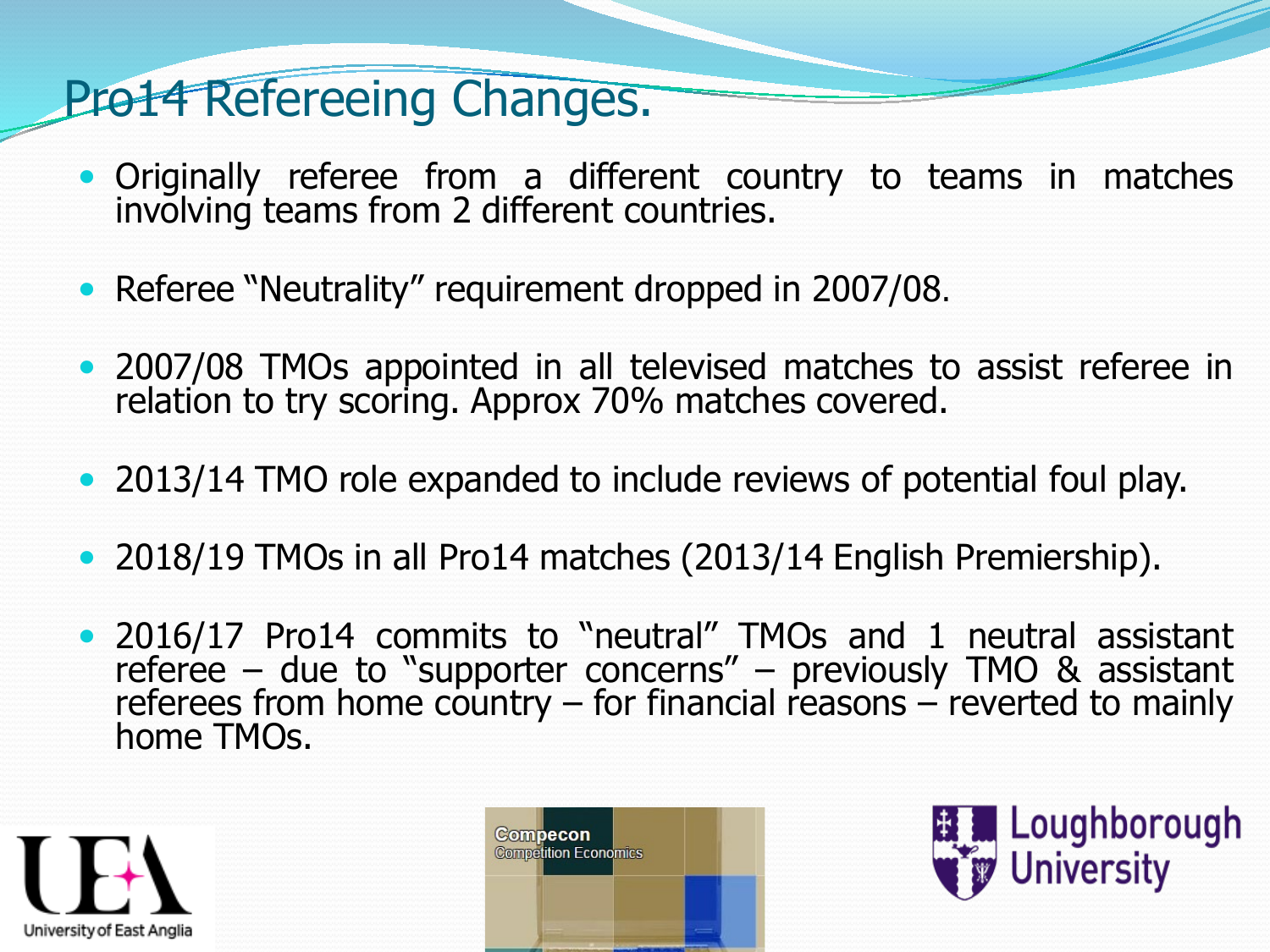## Significant Criticism Of Pro14 Refereeing.

- "Ultimately, if you are listening to a match on television and you hear an Irish TMO speaking at a match in Ireland, as happened with Connacht versus the Ospreys, you are going to think they are biased, even though we know they are not." Martin Anayi MD Pro14.
- May indicate failure to recognise Principal/Agent problem.
- "Pro12 bosses must act now to solve major refereeing issues that are undermining its credibility." (Thomas, Wales Online, 02/03/2016).
- "Guinness Pro12 to introduce neutral television match officials after spate of controversies ." (Howell, Wales Online 23/08/2016)





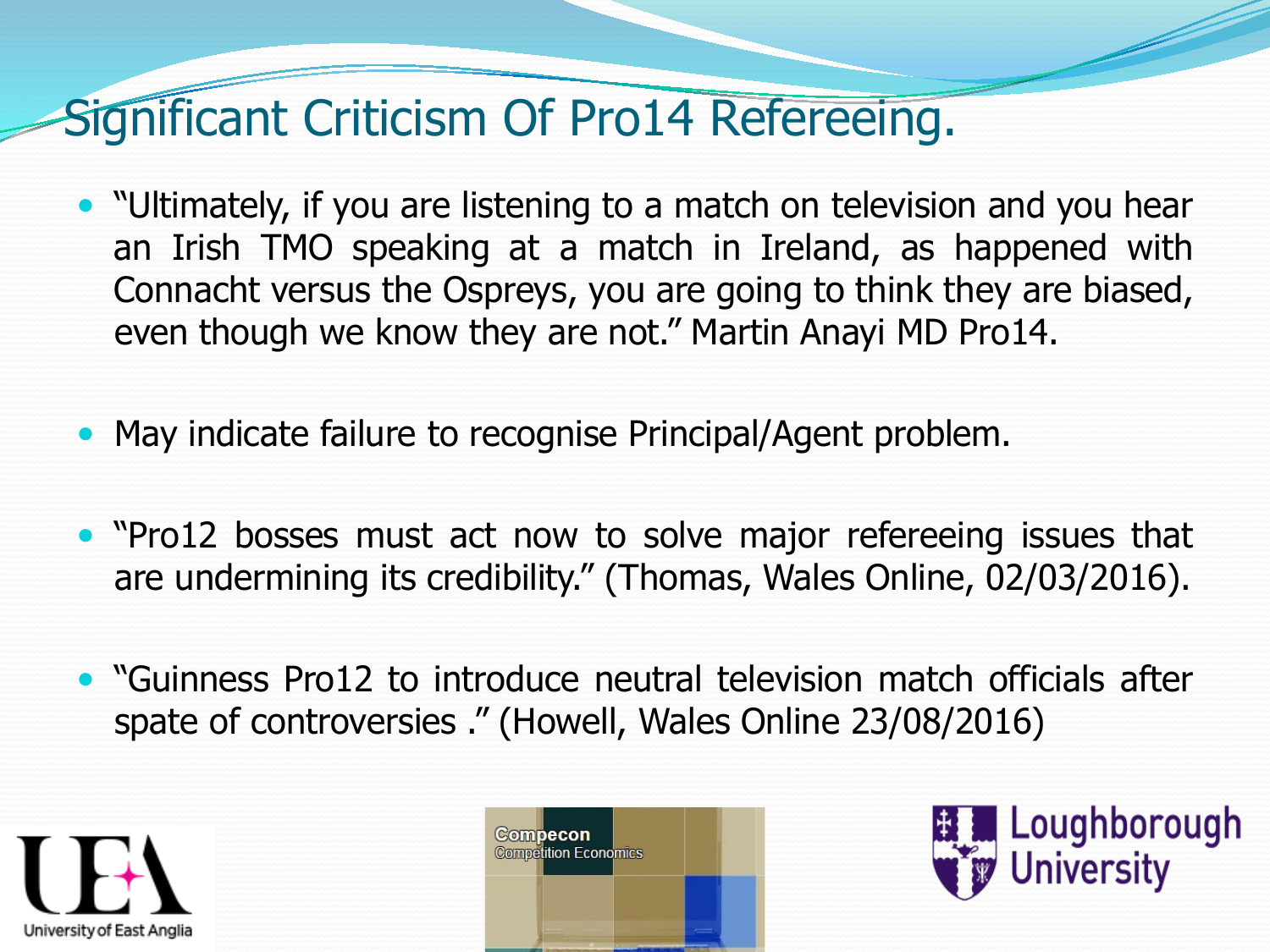

1803 matches played between 2003/04 and 2017/18.

Data on all yellow and red cards and penalty tries.

In rugby yellow card results in player being excluded from game for 10 minutes (out of 80).

Referee can award a penalty try where try would have been scored but for foul play.

Data on referee nationality and previous number of Pro14 matches.

Also have data on number of penalties awarded against each team but only complete from 2012/13 onwards.





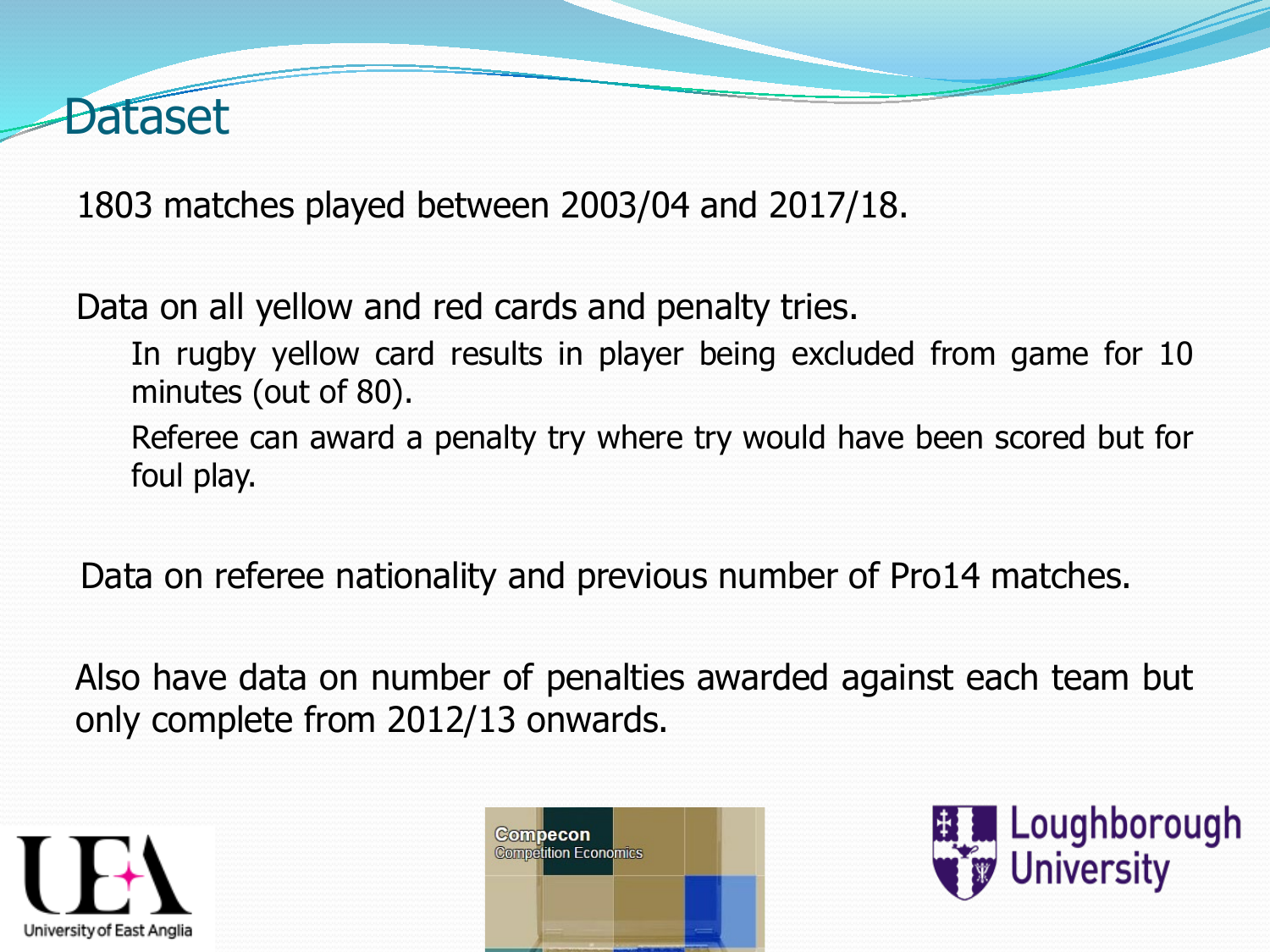## Summary Statistics (Base Model)

| Variable   | 0bs   | Mean     | Std. Dev. | Min            | Max                      |
|------------|-------|----------|-----------|----------------|--------------------------|
| hwinratio  | 1,759 | .4870193 | .2460178  | $\overline{0}$ | $\mathbf{1}$             |
| awinratio  | 1,759 | .5105025 | .2480443  | $\theta$       |                          |
| game time  | 1,759 | .7879477 | .4088779  | $\overline{0}$ | $\overline{\phantom{a}}$ |
| derby1     | 1,759 | .233087  | .4229174  | $\overline{0}$ |                          |
| apps       | 1,759 | 27.31211 | 27.77186  | $\theta$       | 155                      |
| tmo        | 1,759 | .6134167 | .4871053  | 0              |                          |
| att        | 1,759 | 7238.951 | 6518.517  | 400            | 68262                    |
| attcap     | 1,759 | 50.97924 | 25.41195  | 1.98           | 171.33                   |
| irishref   | 1,759 | .3752132 | .4843156  | $\overline{0}$ |                          |
| welshref   | 1,759 | .3246163 | .4683644  | 0              |                          |
| scotref    | 1,759 | .2063673 | .4048123  | $\theta$       |                          |
| italianref | 1,759 | .0790222 | .2698501  | 0              |                          |





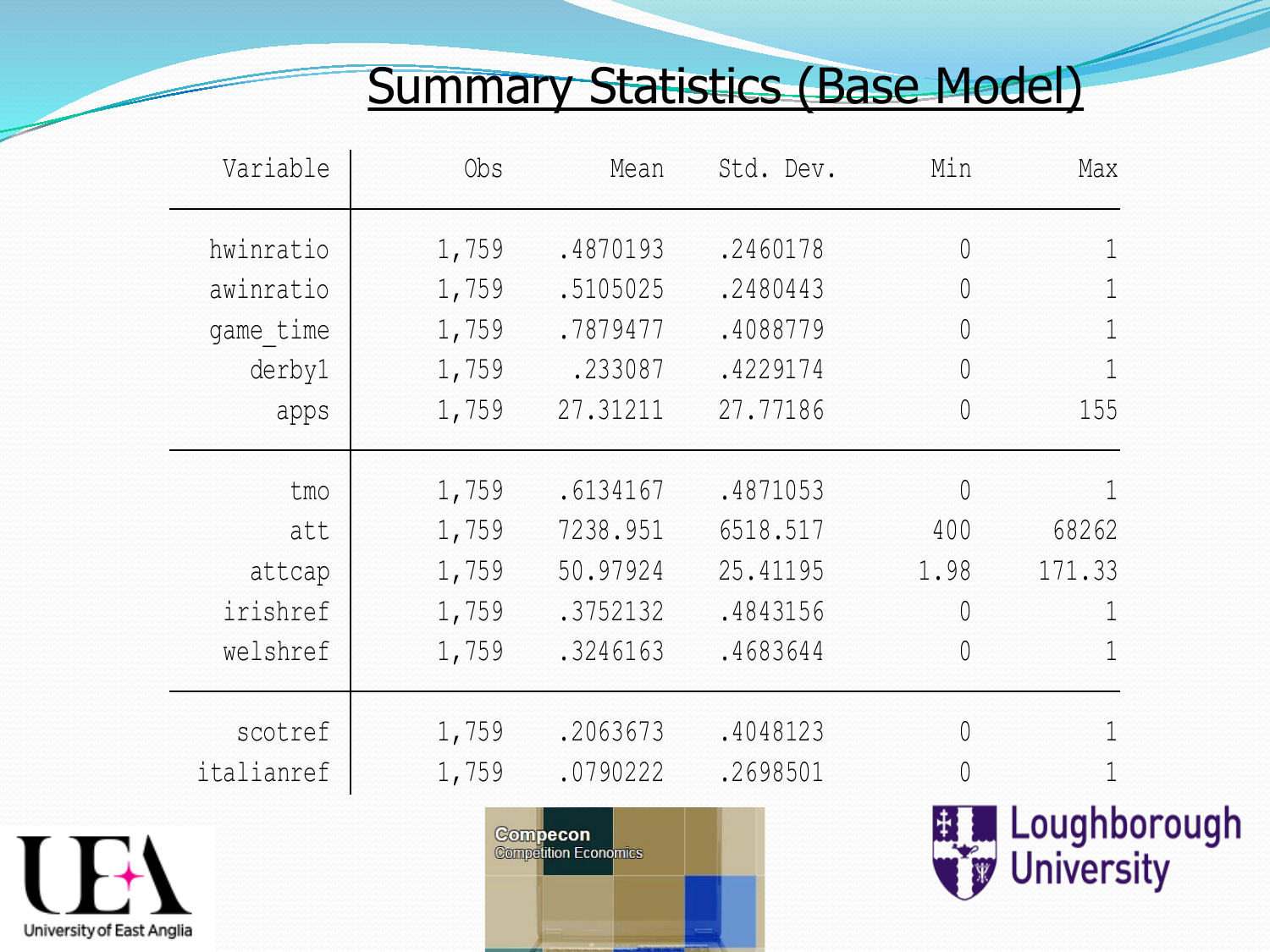## Distribution of Sanction

|       |     | YELLOW CARDS |     |    |  |       |
|-------|-----|--------------|-----|----|--|-------|
|       |     |              |     |    |  |       |
| Home  |     |              |     |    |  | Total |
|       | 629 | 442          | 118 | 16 |  | 1209  |
|       | 177 | 221          | 80  |    |  | 489   |
|       | 35  |              |     |    |  | 97    |
|       |     |              |     |    |  |       |
| Total | 845 |              | 212 |    |  | 1803  |

|                |      | <b>RED CARDS</b> |       |                          |      | <b>PENALTY TRY</b> |   |       |
|----------------|------|------------------|-------|--------------------------|------|--------------------|---|-------|
|                |      | Away             |       |                          |      | Away               |   |       |
| Home           |      |                  | Total | Home                     | 0    |                    |   | Total |
| $\overline{0}$ | 1745 | 36               | 1782  | $\Omega$                 | 1652 | 51                 |   | 1704  |
|                |      |                  |       | $\mathbf{1}$             | 92   |                    | U | 95    |
|                | 18   |                  | 21    | $\overline{\phantom{0}}$ | 4    |                    |   | 4     |
| Total          | 1763 | 39               | 1803  | Total                    | 1748 | 54                 |   | 1803  |

Away Team Penalised More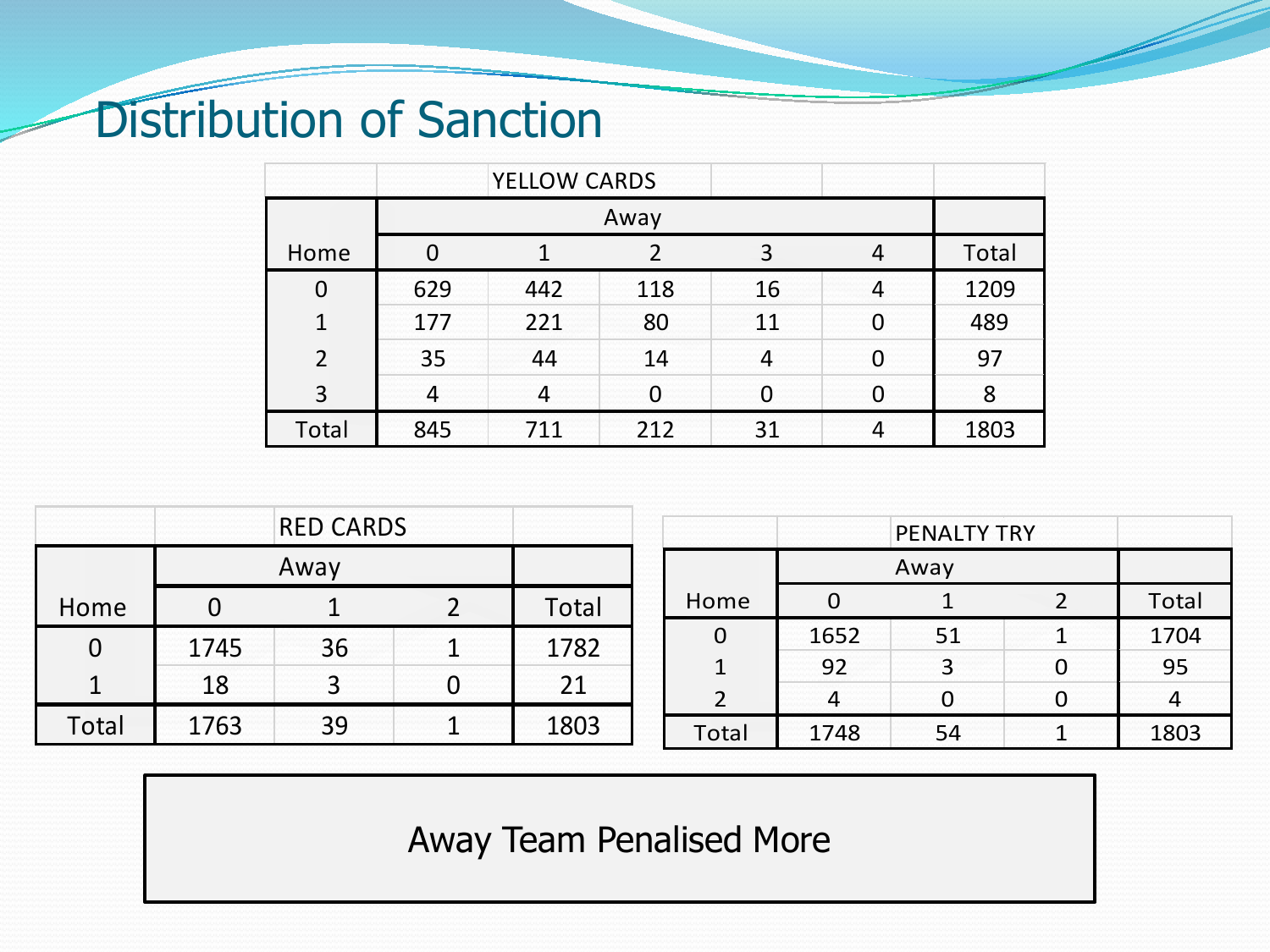#### Distribution of Sanction

|                  |                    |                              | <b>Yellow Card</b> |  |           | <b>Red Card</b><br>0.021 |  |
|------------------|--------------------|------------------------------|--------------------|--|-----------|--------------------------|--|
| <b>DERBY</b>     |                    | Home                         | 0.438              |  |           |                          |  |
|                  |                    | Away                         | 0.740              |  | 0.025     |                          |  |
| <b>NON DERBY</b> |                    | Home                         | 0.377              |  | 0.009     |                          |  |
|                  |                    | Away                         | 0.674              |  |           | 0.022                    |  |
|                  |                    | 1803                         |                    |  |           |                          |  |
|                  | <b>NATIONALITY</b> |                              |                    |  |           |                          |  |
|                  |                    | <b>Mean Away Yellow Card</b> |                    |  |           |                          |  |
| English          |                    | 0.60                         |                    |  |           |                          |  |
| French           |                    | 0.81                         |                    |  |           | More cards               |  |
| <b>Irish</b>     | 0.69               |                              |                    |  |           |                          |  |
| Italian<br>0.70  |                    |                              |                    |  | <b>Na</b> |                          |  |
| Scottish         | 0.75               |                              |                    |  |           |                          |  |
| South African    |                    | 0.39                         |                    |  |           |                          |  |
| Welsh<br>0.67    |                    |                              |                    |  |           |                          |  |

rds in Derbies – Away more

Nationality matters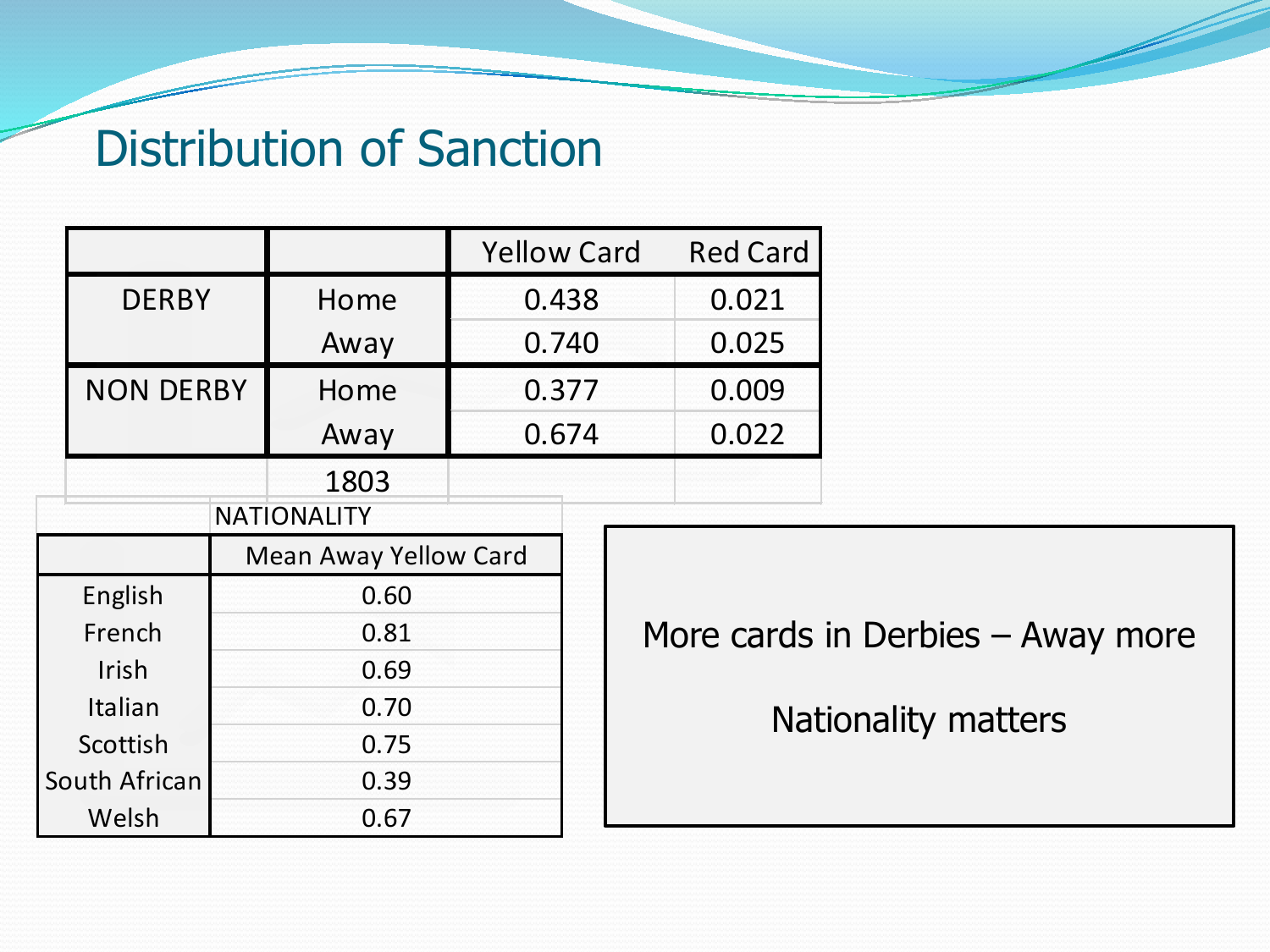## Model

- Bivariate response models (count and ordered versions considered similar results)
	- Yellow card
	- Overall sanction
- Nationality
- Derbies
- Shared nationalities (non-derbies)





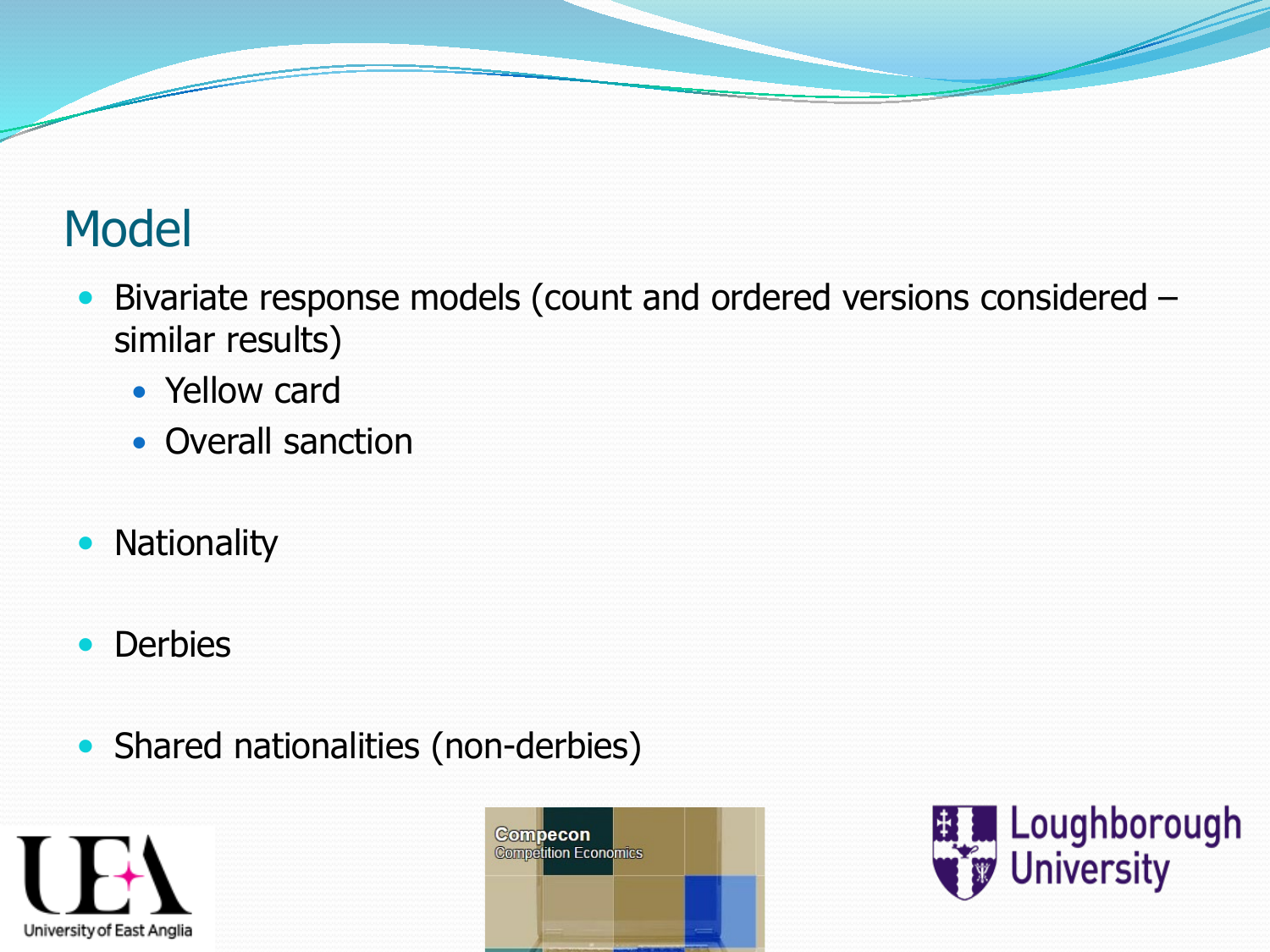# Base Regression

| <b>VARIABLES</b> | home yc                               | away yc                                 | lambda     |                                                                  |
|------------------|---------------------------------------|-----------------------------------------|------------|------------------------------------------------------------------|
| hwinratio        | $-0.287$<br>(0.233)                   | 0.105<br>(0.140)                        |            | Strong teams penalised less                                      |
| awinratio        | 0.143                                 | $-0.247*$                               |            |                                                                  |
| game_time        | (0.130)<br>$-0.184***$<br>(0.0593)    | (0.142)<br>0.0372<br>(0.0708)           |            | Timing of match $-$ later matches<br>less sanctions to home team |
| derby1           | $0.276***$                            | $0.151**$                               |            |                                                                  |
| apps             | (0.0821)<br>$-0.0101***$<br>(0.00198) | (0.0672)<br>$-0.00823$ ***<br>(0.00180) |            | Derbies increase general sanction                                |
| tmo              | $0.215**$<br>(0.0870)                 | $0.192**$<br>(0.0792)                   |            |                                                                  |
| att              | $-3.67e-06$<br>$(8.28e-06)$           | $-1.64e-06$<br>$(6.11e-06)$             |            | Referee experience reduces<br>general sanction                   |
| attcap           | $-0.00362$                            | $-0.000289$                             |            |                                                                  |
|                  | (0.00252)                             | (0.00134)                               |            |                                                                  |
| irishref         | 0.237                                 | $0.672**$                               |            | TMO increases general sanction $-$                               |
| welshref         | (0.234)<br>0.217<br>(0.232)           | (0.331)<br>$0.687**$<br>(0.313)         |            | greater scrutiny?                                                |
| scotref          | 0.188                                 | $0.741**$                               |            |                                                                  |
| italianref       | (0.253)<br>0.0918<br>(0.248)          | (0.327)<br>$0.635*$<br>(0.342)          |            | Nationality increases sanction<br>(bias?)                        |
| Constant         | $-0.697***$                           | $-0.929***$                             | $1.141***$ |                                                                  |
|                  | (0.232)                               | (0.298)                                 | (0.267)    |                                                                  |
| Observations     |                                       | 1,759                                   |            |                                                                  |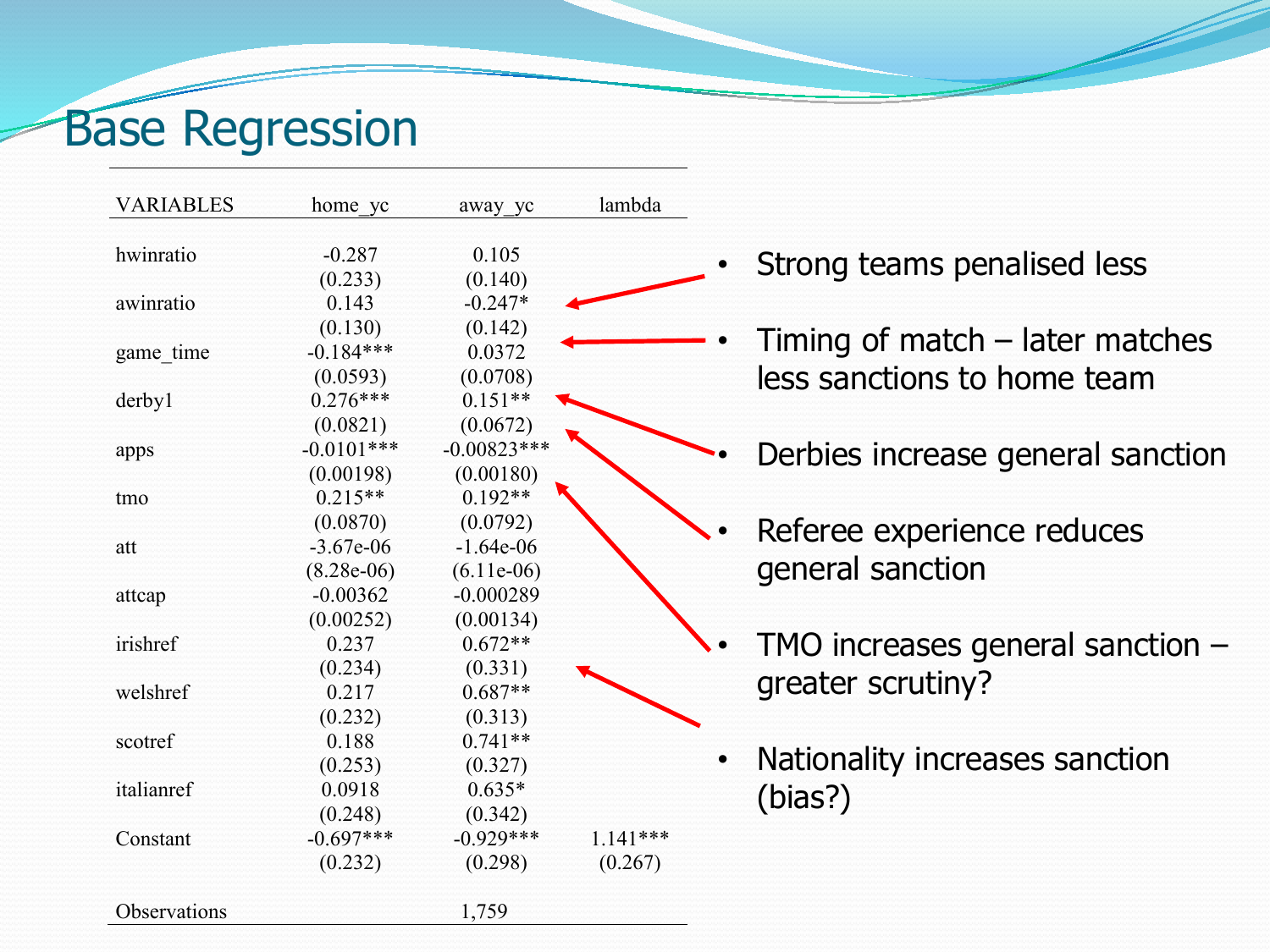# Extended Regression

|                  | (1)           | (2)           | (3)      |
|------------------|---------------|---------------|----------|
| <b>VARIABLES</b> | compositehome | compositeaway | lambda   |
|                  |               |               |          |
| hwinratio        | $-0.337$      | 0.185         |          |
|                  | (0.223)       | (0.144)       |          |
| awinratio        | $0.222**$     | $-0.305**$    |          |
|                  | (0.112)       | (0.147)       |          |
| game time        | $-0.223***$   | 0.0616        |          |
|                  | (0.0520)      | (0.0759)      |          |
| derby 1          | $-0.235$      | 0.177         |          |
|                  | (0.600)       | (0.348)       |          |
| apps             | $-0.00959***$ | $-0.00702***$ |          |
|                  | (0.00190)     | (0.00194)     |          |
| tmo              | $0.232***$    | $0.226***$    |          |
|                  | (0.0796)      | (0.0864)      |          |
| att              | $-9.73e-07$   | $-9.22e-08$   |          |
|                  | $(8.62e-06)$  | $(5.93e-06)$  |          |
| attcap           | $-0.00336$    | $-0.000202$   |          |
|                  | (0.00269)     | (0.00134)     |          |
| irishref         | 0.224         | $0.615*$      |          |
|                  | (0.266)       | (0.361)       |          |
| welshref         | 0.201         | $0.612*$      |          |
|                  | (0.244)       | (0.343)       |          |
| scotref          | 0.204         | $0.639*$      |          |
|                  | (0.288)       | (0.349)       |          |
| italianref       | 0.102         | $0.619*$      |          |
|                  | (0.281)       | (0.370)       |          |
| irishrefderby    | 0.463         | $-0.152$      |          |
|                  | (0.595)       | (0.383)       |          |
| welshrefderby    | 0.601         | 0.00750       |          |
|                  | (0.566)       | (0.390)       |          |
| scotrefderby     | 0.416         | 0.154         |          |
|                  | (0.654)       | (0.350)       |          |
| italianrefderby  | 0.844         | $-0.303$      |          |
|                  | (0.641)       | (0.439)       |          |
| Constant         | $-0.626***$   | $-0.837**$    | 1.001*** |
|                  | (0.223)       | (0.334)       | (0.255)  |
|                  |               |               |          |
| Observations     |               | 1,759         |          |

- Composite Sanction & **Interactions**
- Similar Results

#### But….

- Away now penalised more in **Derbies**
- Less nationality 'bias' in Derbies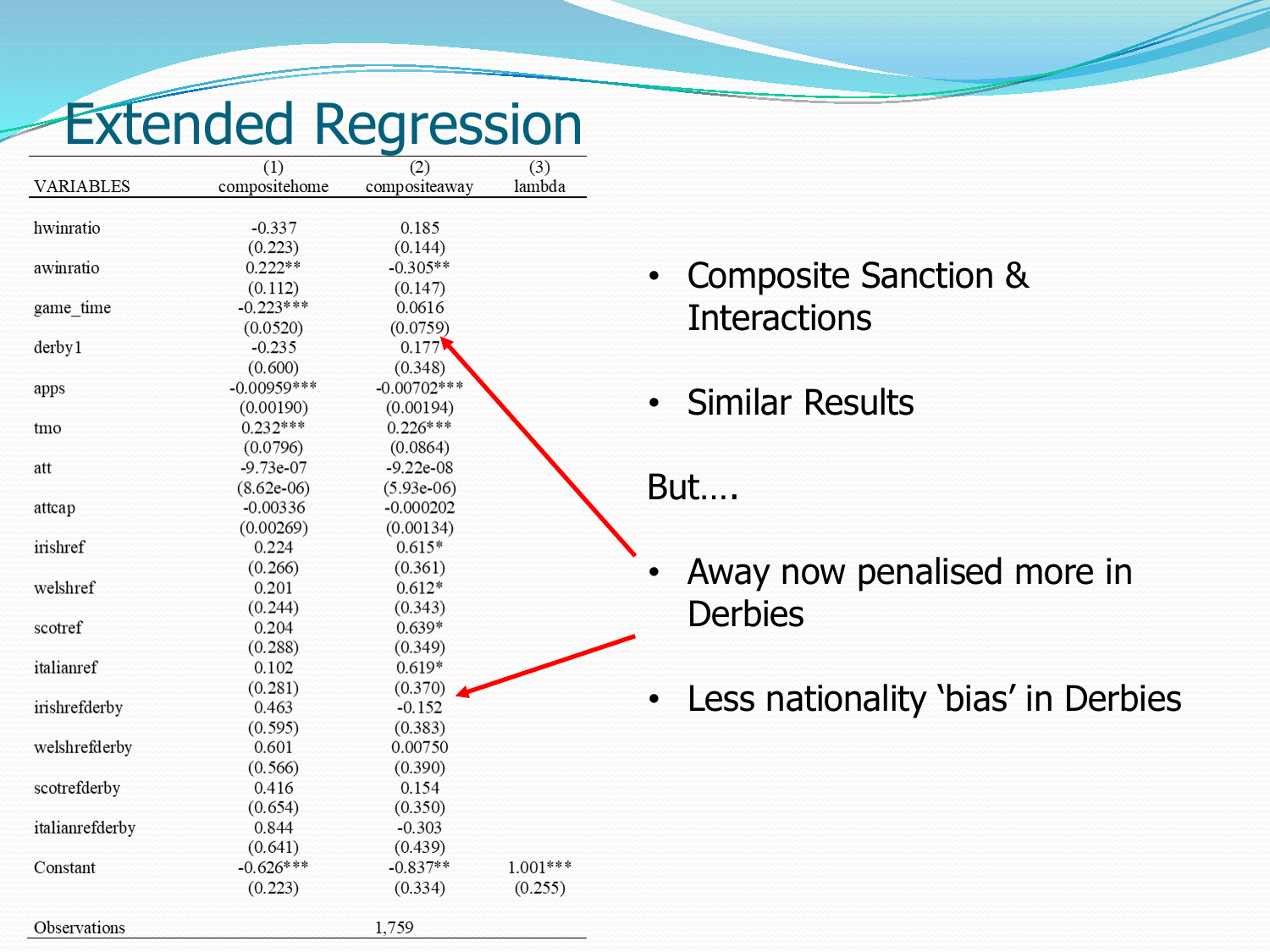#### Shared Nationalities

| <b>VARIABLES</b> | compositehome | compositeaway     | lambda     |      |
|------------------|---------------|-------------------|------------|------|
|                  |               |                   |            |      |
| hwinratio        | $-0.107$      | 0.0810            |            |      |
|                  | (0.226)       | (0.147)           |            |      |
| awinratio        | 0.159         | $-0.474**$        |            |      |
|                  | (0.137)       | (0.207)           |            |      |
| game_time        | $-0.111$      | 0.0780            | $\bullet$  |      |
|                  | (0.0827)      | (0.0782)          |            | If t |
| apps             | $-0.0101***$  | $-0.00627***$     |            | the  |
|                  | (0.00164)     | (0.00217)         |            |      |
| tmo              | $0.339***$    | $0.270**$         |            | hoi  |
|                  | (0.100)       | (0.117)           |            |      |
| att              | $-4.21e-05**$ | 8.56e-06          |            | sar  |
|                  | $(2.09e-05)$  | $(6.88 \cdot 06)$ |            |      |
| attcap           | $-0.00197$    | $-0.00148$        |            |      |
|                  | (0.00309)     | (0.00131)         |            |      |
| homematch        | $-0.105$      | $-0.283$          |            |      |
|                  | (0.235)       | (0.208)           |            | Sai  |
| awaymatch        | $0.215***$    | $-0.0172$         |            |      |
|                  | (0.0749)      | (0.0687)          |            | inv  |
| Constant         | $-0.511***$   | $-0.133$          | $1.150***$ |      |
|                  | (0.162)       | (0.169)           | (0.322)    | COL  |
|                  |               |                   |            |      |
| Observations     |               | 1,350             |            |      |
|                  |               |                   |            |      |

the nationality of the referee is e same as the away team, the me team incurs more nctions.

mple restricted to matches rolving teams from different untries.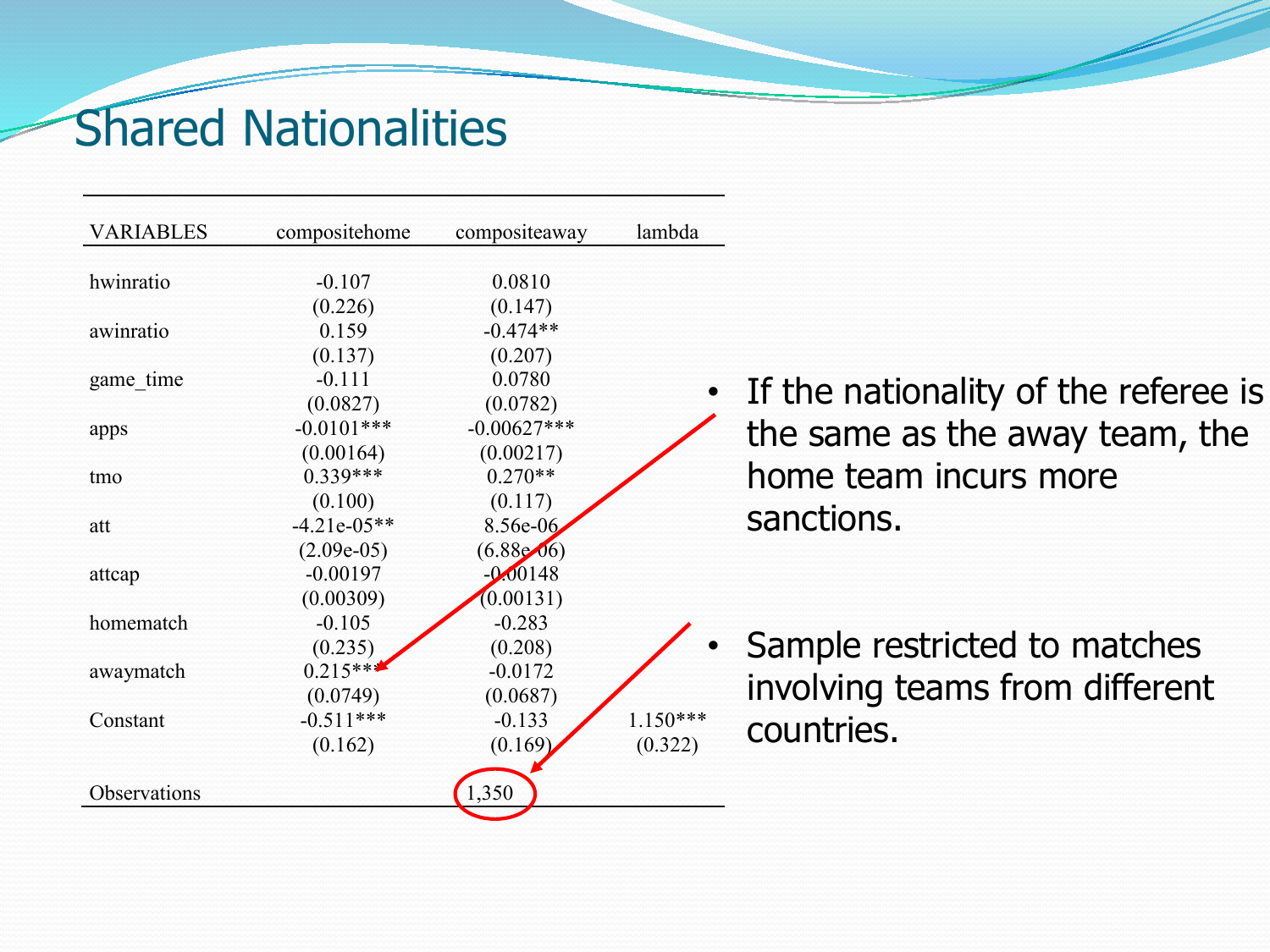#### **Conclusions**

- Complex pressures on officials
	- TMO increases sanction generally Increased monitoring improves agent behaviour…
	- ... but does not reduce bias familiarity heuristics.
	- Referee experience reduces bias
	- Derby sanction increases as intensity increases
	- Nationality effects
	- Reduces with derbies in context of greater bias;
		- Convergence of sanction
		- Needs review and training! Support for pro 14 criticism
	- Shared nationality
		- Potential biases when referee same nationality as away team but offsets bias from other sources?





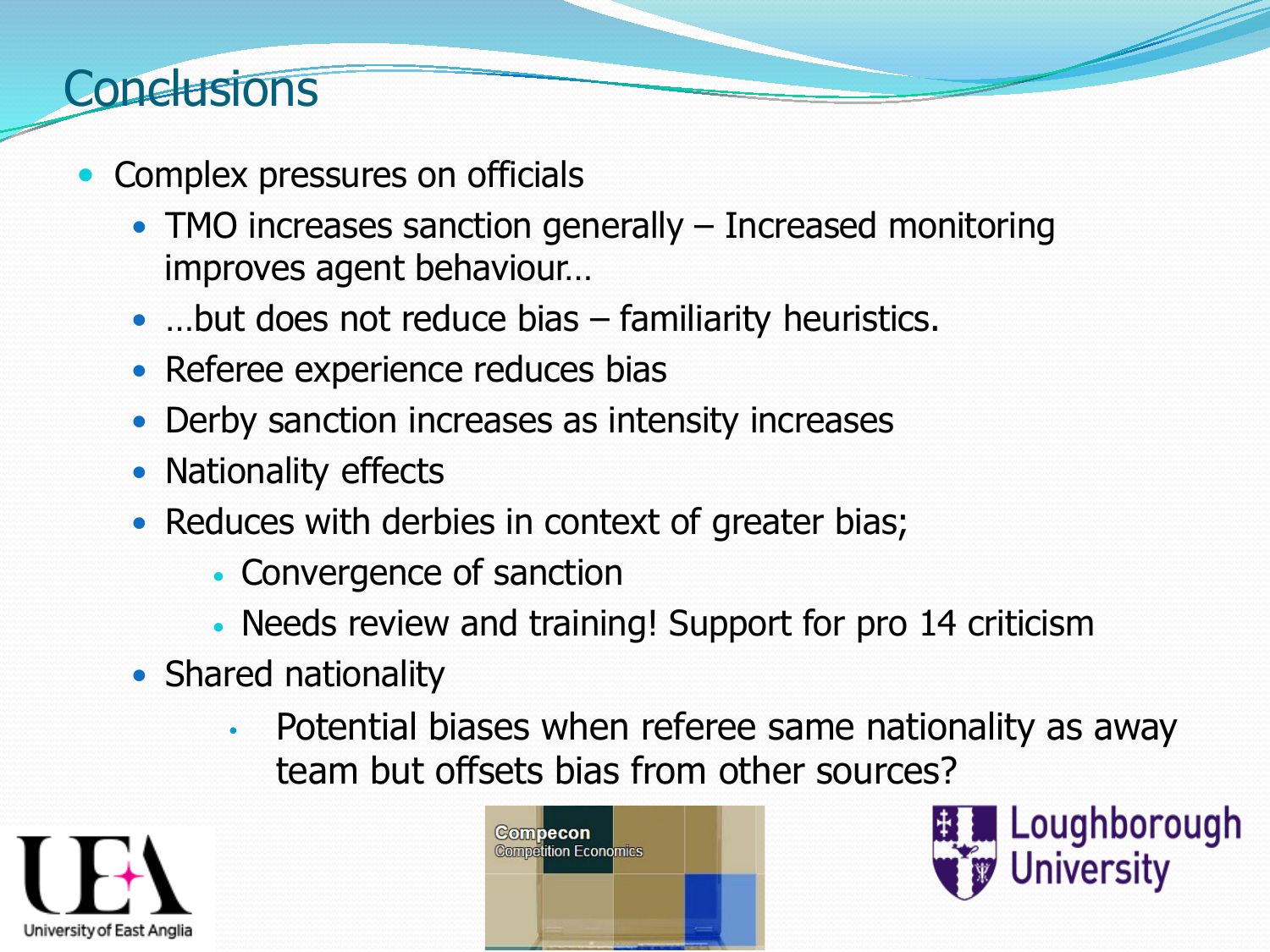## **Future Work**

- Include TMO nationality.
- **Broadcaster nationality.**
- Big screens in grounds (lack of data).
- Penalties awarded data only for 2012/13-2017/18 (807) matches).
	- Penalties per game  $-8.8$  home 10.3 away.
	- Penalties per yellow card  $-$  25.2 home 15.9 away.
- Data on timing of cards and state of play potential to analyse how decisions affect match outcomes.